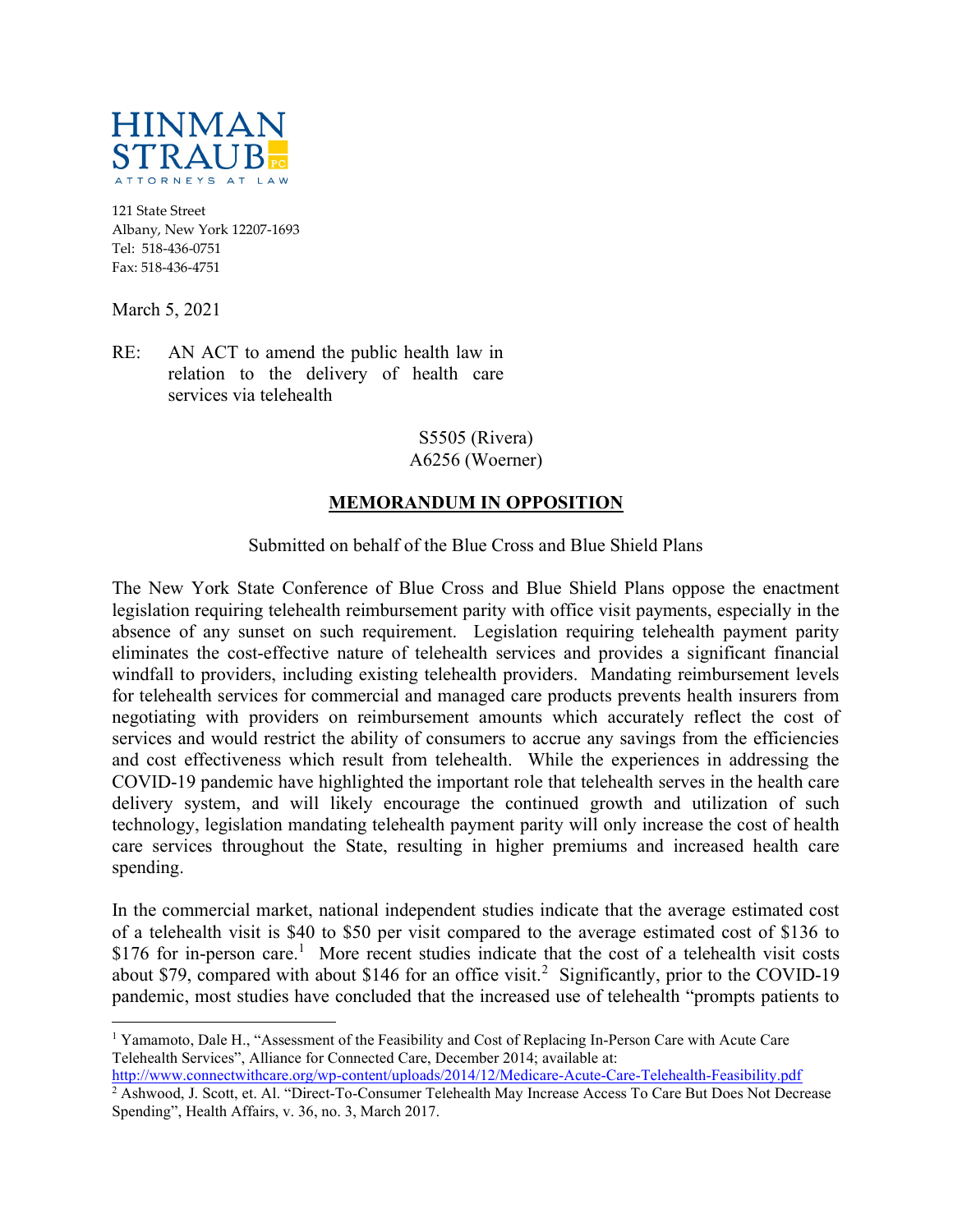seek care for minor illnesses that otherwise would not have induced them to visit a doctor's office" and only 12% of visits replaced in-person provider visits, with the rest of the visits representing new medical visits.<sup>3</sup>

A significant factor in the lower cost per visit for telehealth services is the removal of the practice expense (i.e. cost of the "brick and mortar office"), which represents approximately 50% of the total physician reimbursement provided for in-person care. Likewise, the in person visit is typically more detailed and comprehensive than many telehealth visits, which can be as basic as an email status report. As the practice expense component of the service reimbursement is significantly lower when a service is provided by telehealth, health insurers and their enrollees should benefit from this savings. In mandating that the reimbursement rate for telehealth services reflect a non-existent cost, this type of legislation requires health insurers to reimburse providers for amounts that do not reflect their actual costs, thus directly increasing profits for medical providers delivering and contributing to the rising cost of health care in New York.

Without question, there is an important role for telehealth in post-COVID delivery of health care to all New Yorkers; however, it necessary to recognize that the costs associated with the delivery of telehealth are lower than the costs associated with in-person office visits, and New Yorkers should be able to benefit from this reduction in the cost of the health care services that they receive. Mandating telehealth payment parity prohibits this cost savings from being passed on through lower health insurance premiums, and as telehealth has been identified as a driver of seeking care for minor illnesses, this type of legislation will likely have a much greater impact on individual and family health insurance premiums than is currently realized.

One of the main justifications for telehealth payment parity is that it will further spur the expansion of telehealth by limiting the impact of upfront costs that providers need to invest in to provide telehealth services. On this issue, health insurers have been incentivizing providers for the last decade to offset costs related developing or contracting with telehealth platforms to serve their patients. At this point, most, if not all, providers in New York State have developed or have access to a telehealth platform. The use of enhanced payment for telehealth services, by requiring parity with office-based visits, is either no longer necessary or soon to be no longer necessary to incentive providers to adopt telehealth platforms and to offset the upfront costs associated with such usage. Mandating telehealth parity with no expiration will very quickly result in a financial windfall for medical providers at the expense of New Yorkers that pay health insurance premiums.

The State should incentivize providers to offer telehealth services in all areas of the State, and further encourage the use in the post-COVID delivery of health care. However, the policies adopted for this purpose should not increase health care costs for all New York residents while directly increasing profits for existing telehealth providers.

For the foregoing reasons, the New York State Conference of Blue Cross and Blue Shield Plans oppose enactment of legislation related to permanent payment parity with office-based visits for services provided via telehealth.

 $3$  Id.